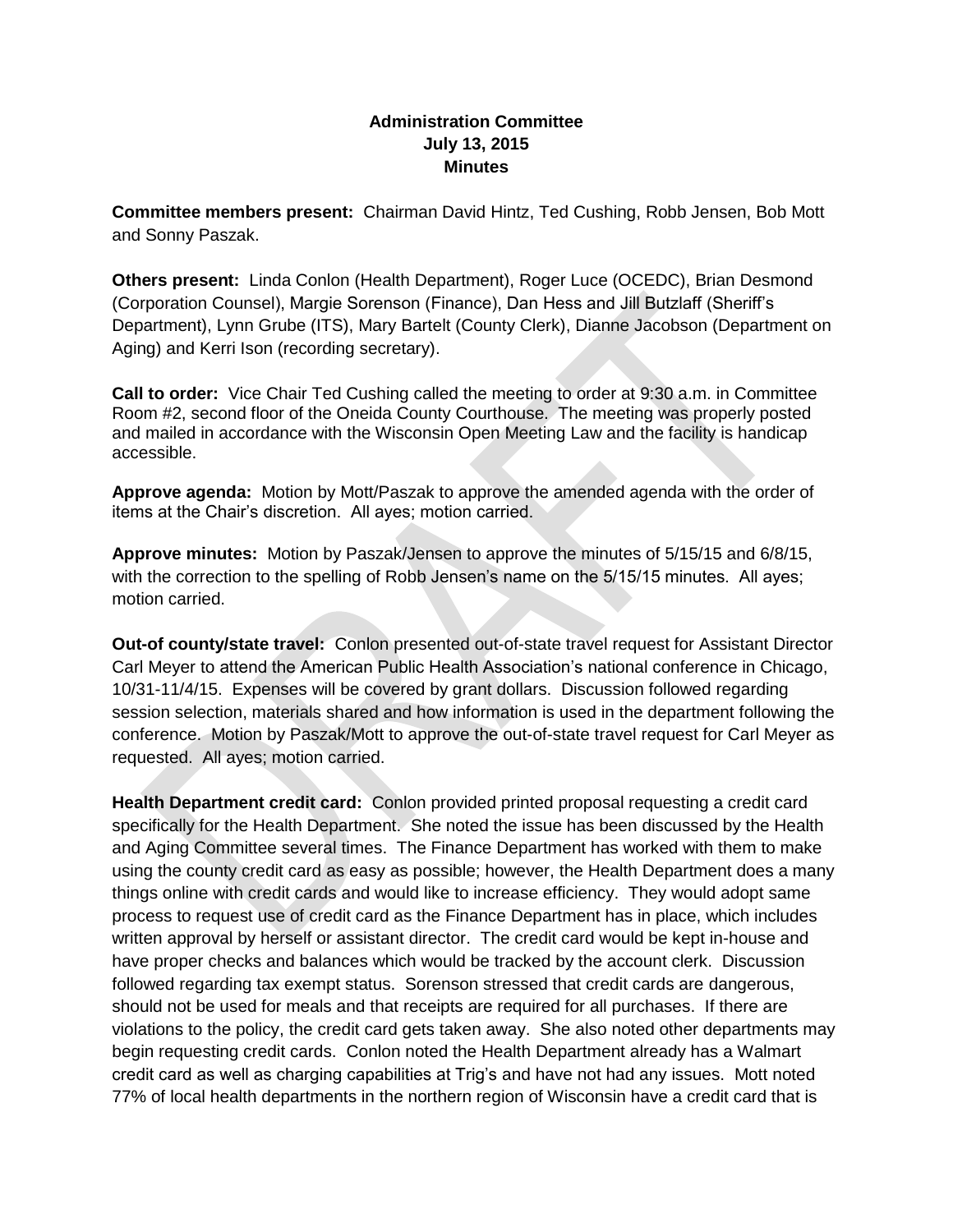Administration Committee Minutes July 13, 2015 Page **2** of **4**

used onsite. He also believes a strict policy with a misuse violation should be set in place and suggested going forward. Motion by Cushing/Paszak to authorize a credit card for the Health Department, with Sorenson writing a policy and consequences and bring back policy to the Administration Committee for approval. Discussion followed. All ayes; motion carried.

**Resolution: Agreement to Join Northwoods Community Development Block Grant (CBDG) Region:** Luce noted Oneida County is already a part of the 10-county CBDG and presented resolution for continued participation. Luce provided information on 2013-2014 disbursements. Some grants are for emergencies such as a roof repair or failed septic while others are loans to upgrade windows, siding, etc. which are paid back upon sale of the home. Motion by Jensen/Paszak to re-up the agreement to join the Northwoods Community Development Block Grant Region and forward to the County Board for their consideration. Discussion followed. Luce noted there is an application process and selection is based on need, income, value of property and the ability to repay may be a consideration. There is a consultant that does site visits to determine need and a certified building inspection is done upon completion of work. All ayes; motion carried.

**Mileage/per diem request for Oneida County representative to Northwoods CBDG:** Luce noted the Northwoods CBDG Region typically meets two to four times per year in Langlade County. Currently Nancy McKenzie, City of Rhinelander Housing Authority, is the designated representative for Oneida County. Luce requested mileage reimbursement for the local representative to attend these meetings. Motion by Mott/Paszak to approve the mileage per diem for the Oneida County representative to the Northwoods CBDG. . Discussion followed. All ayes; motion carried.

David Hintz joined the meeting at 9:57 a.m.

**Consider and approve the County Risk Manager's recommendations concerning insurance requirements in various contracts:** The following have been approved by the County Risk Manager: (a) Agreement with Missouri State University student internships-Health Department; (b) Solid Waste Town Recycling agreement; (c) Pickeral Canal Bridge project; (d) Fair performers insurance; (e) Electronics recycling agreement; and (f) Lynne Tower Space Lease – Northwoods Communication Technology, LLC. Motion by Cushing/Paszak to approve the County Risk Manager's recommendations as outlined on agenda items 8a-8f, and include additional fair vendors (if necessary) as approved by the Risk Manager. All ayes; motion carried.

# **Vouchers, reports, purchase orders and line item transfers:**

*ITS:*

- Motion by Cushing/Jensen to approve the ITS bills/vouchers as presented. All ayes; motion carried. Discussion followed regarding the software maintenance cost for New World.
- Motion by Cushing/Hintz to approve the ITS line item transfer as presented. All ayes; motion carried.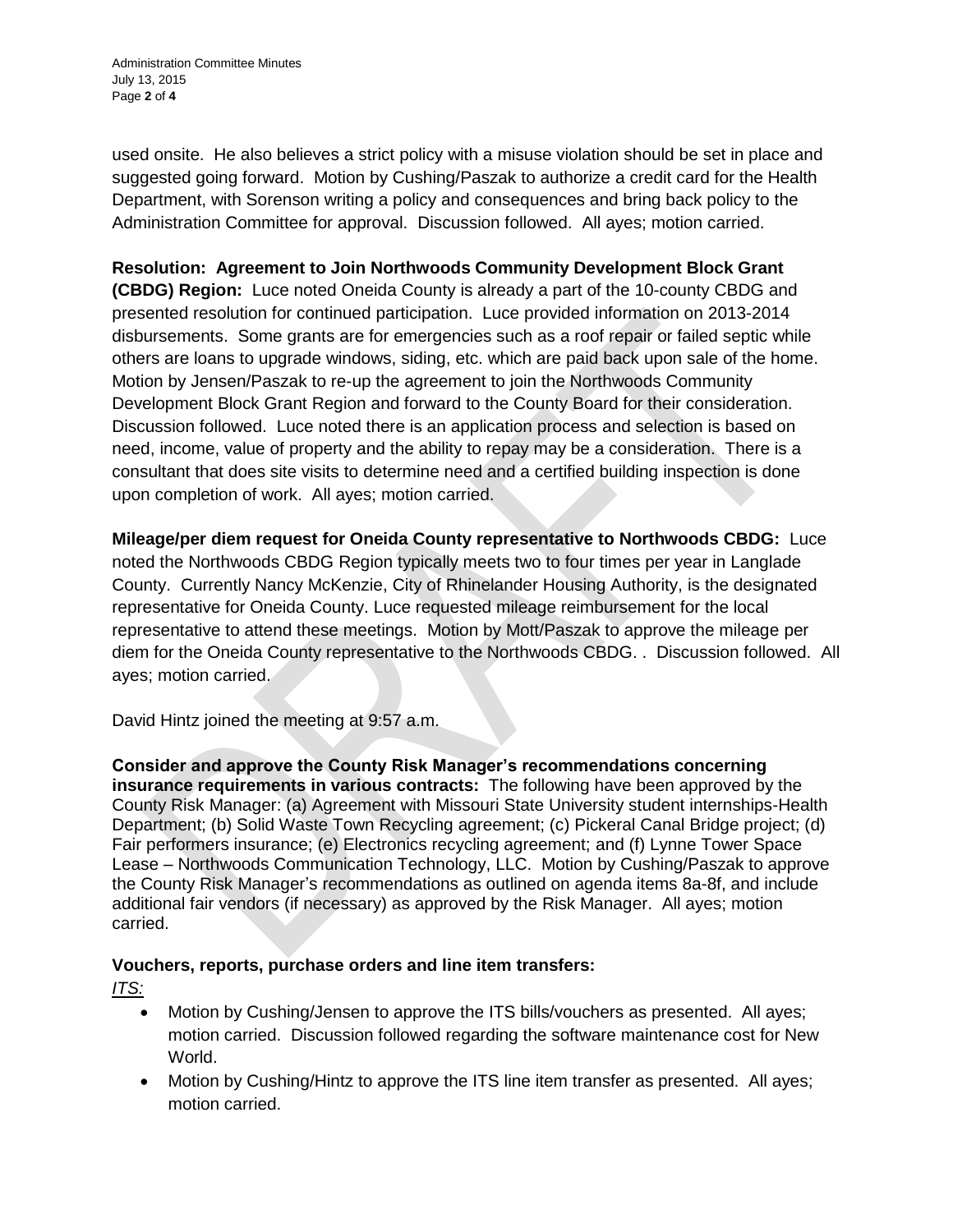#### *County Clerk:*

- Motion by Jensen/Paszak to approve the vouchers and blanket purchase orders as presented. All ayes; motion carried.
- Bartelt surveyed county clerk's statewide regarding postage meters and provided printed summary. Additional information regarding cost forthcoming.

### *Finance:*

- Motion by Cushing/Paszak to approve the Finance bills as presented. All ayes; motion carried.
- Motion by Cushing/Mott to approve the Finance blanket purchase orders as presented. All ayes; motion carried.
- Discussion was held at a previous committee meeting regarding a line item transfer and remaining balance (approximately \$53,000) for the Sheriff's Department Phase II Radio Project account. Butzlaff noted the software was installed in 2011 and the vendor has been partially paid (\$12,164.50). Remaining payment is being withheld as there are reports that have not been delivered and a compatible interface must be written to TRACS 10. Butzlaff is hesitant to complete payment to vendor since the product is not complete. She reported that after the final payment of approximately \$9,000 is made, the fund balance will be about \$31,000. It is hoped the project is completed by the end of the year and it is the Sheriff's Department's intention to return the balance to the general fund. Lengthy discussion followed. Motion by Paszak/Jensen to finalize the account at the end of 2015 when final bills are paid with balance returning to the general fund. Discussion followed. The Sheriff's Department will have a better estimate at budget time. All ayes; motion carried.
- Sorenson reported a check from Frontier has been received, in the amount of \$11,469, and credited back to 2014 to cover the overdrawn central telephone account.
- Sorenson reported the Oneida County Telecom Tax listed on the Frontier invoice is part of Oneida County sales tax.

**Lakeland Senior Center funding update:** Jacobson noted the Lakeland Senior Center burned down on 5/6/15 – the building and vehicle were not insured. The Department on Aging (DOA) lost \$14,000 in equipment in that fire which will be submitted to the County's insurance carrier - deductible is \$5,000. She provided a summary of funds the DOA provided to the Lakeland Retirement Foundation (LRF) thus far in 2015. The Commission on Aging has decided to not provide any additional funding until specific criteria is met. A letter has been drafted and will be sent to the LRF Board regarding this decision. Discussion followed. Meals are currently being served at the Holy Family Church which is working out well. There is \$12,800 remaining in the budget for LRF which will be used provide transportation through the Transit Commission as well as host programming in the Lakeland Area for the remainder of the year. Discussion followed regarding funding outside sources and liability concerns.

Hintz was excused at 10:35 a.m.